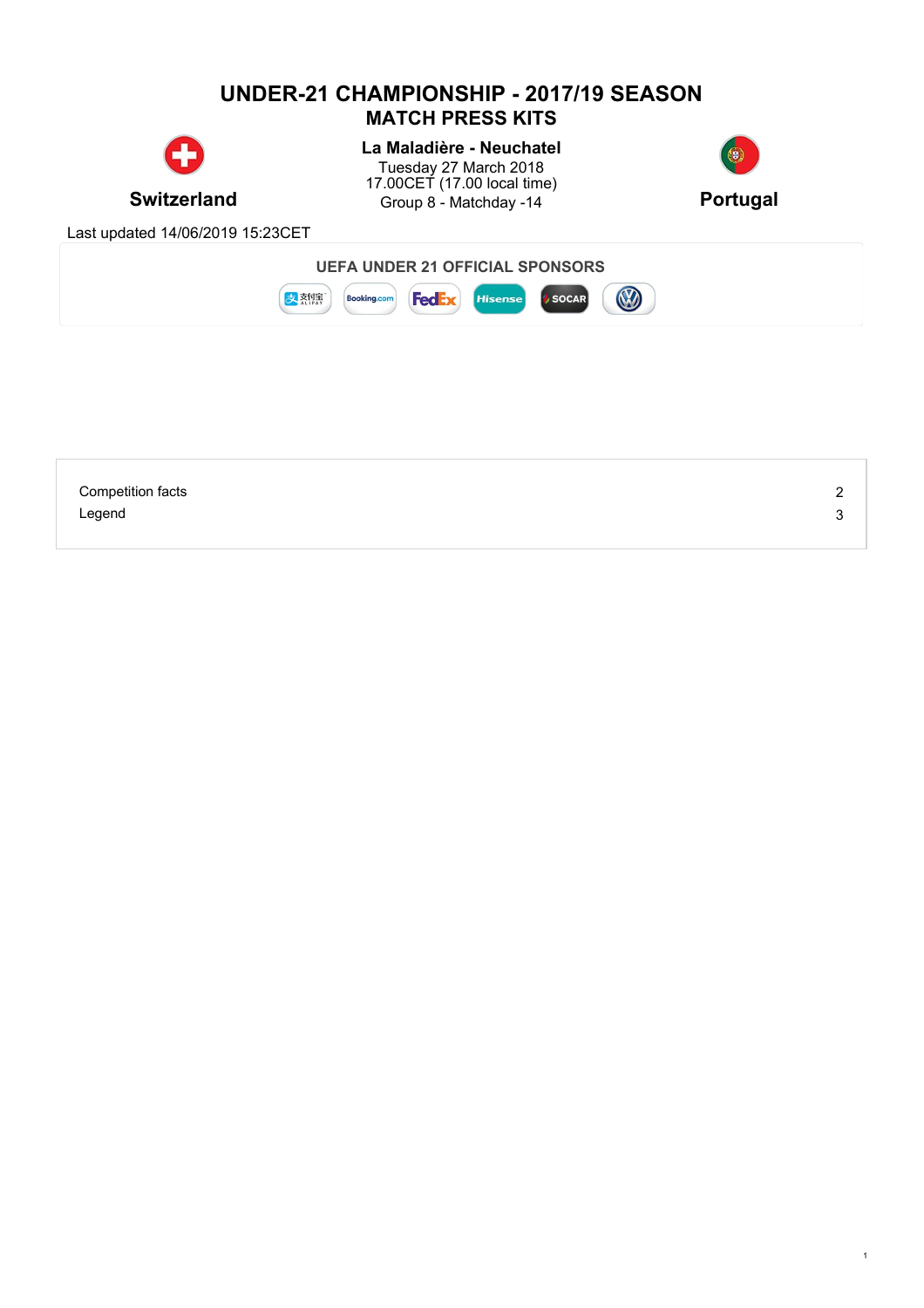2

# **Competition facts**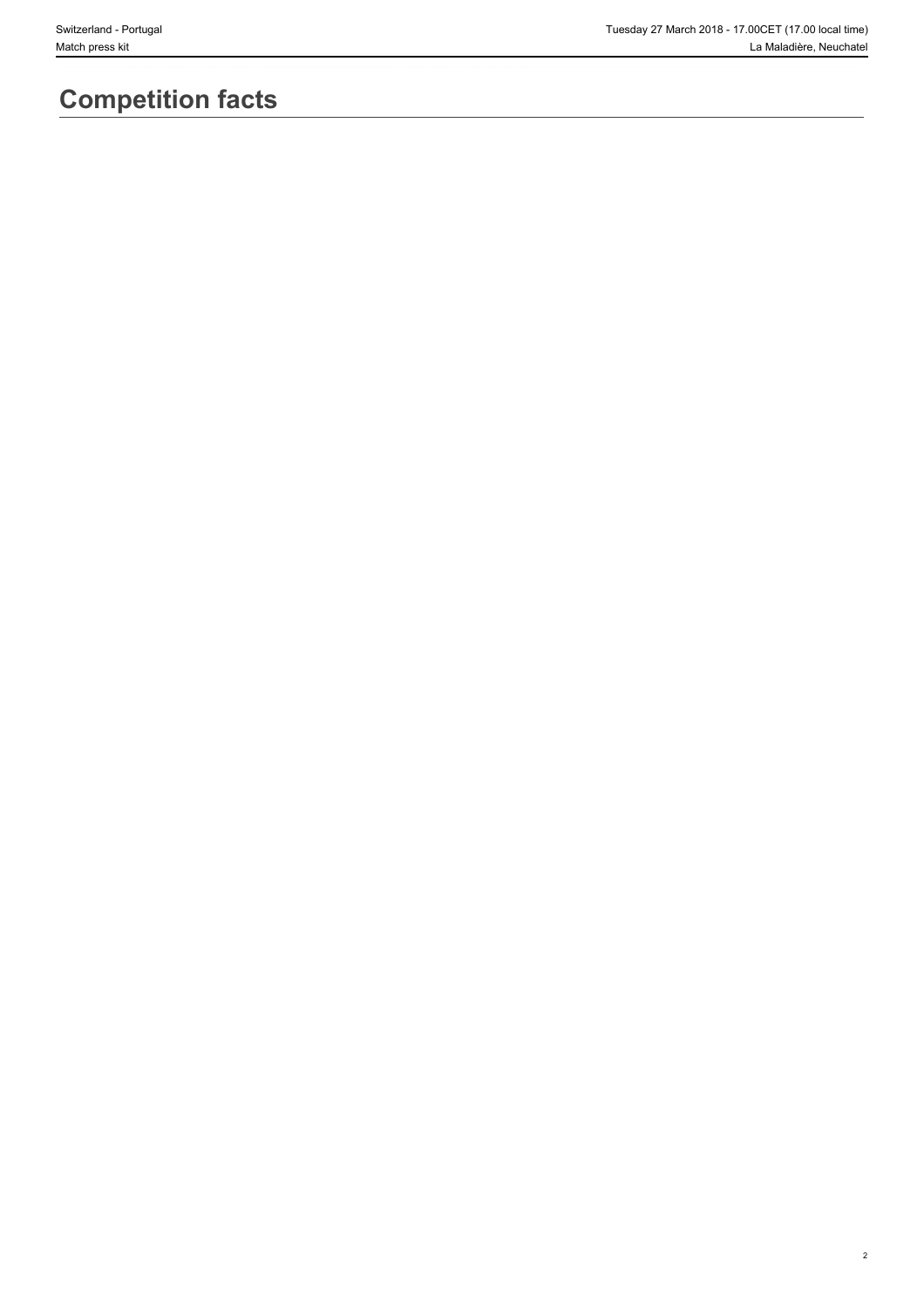# **Legend**

## **:: Squad list**

**No:** number **DoB:** date of birth **Qual:** qualifying **FT:** final tournament **Pld:** played **Gls:** goals **Overall U21:** final tournament only

#### **:: Match officials**

**Nat:** nationality **DoB:** date of birth

**Under-21:** Total matches officiated in the UEFA European U21 Championship including all qualifying round matches. Matches as the fourth official are not included in these statistics. These are the official statistics considered valid for communicating official records in the competition.

**UEFA:** Total matches officiated in all UEFA competitions including all qualifying round matches. Matches where the official has acted as the fourth official are not included in these statistics. These are the official statistics considered valid for communicating official records in the competition.

#### **:: Group statistics/Tournament schedule**

**Pos:** position **Pld:** played **W:** won **D:** drawn **L:** lost **GF:** goals for **GA:** goals against **Pts:** points

#### **:: NOTE: All-time statistics**

Goals totals include the outcome of disciplinary decisions (eg. match forfeits when a 3-0 result is determined). Goals totals do not include goals scored from the penalty mark during a penalty shoot-out.

# **Competitions**

**UCL**: UEFA Champions League **ECCC**: European Champion Clubs' Cup **UEL**: UEFA Europa League **UCUP**: UEFA Cup **UCWC**: UEFA Cup Winners' Cup **SCUP**: UEFA Super Cup **UIC**: UEFA Intertoto Cup **ICF**: Inter-Cities Fairs Cup

## **Club competitions National team competitions**

| <b>EURO:</b> UEFA European Football Championship |  |
|--------------------------------------------------|--|
| <b>WC: FIFA World Cup</b>                        |  |
| <b>CONFCUP: FIFA Confederations Cup</b>          |  |
| <b>FRIE:</b> Friendly internationals             |  |
| <b>U21FRIE:</b> Under-21 friendly internationals |  |
| U21: UEFA European Under-21 Championship         |  |
| U17: UEFA Under-17 Championship                  |  |
| U16: UEFA European Under-16 Championship         |  |
| U19: UEFA Under-19 Championship                  |  |
| U18: UEFA European Under-18 Championship         |  |
| <b>WWC: FIFA Women's World Cup</b>               |  |
| <b>WEURO: UEFA European Women's Championship</b> |  |
| <b>Other abbreviations</b>                       |  |

# **Competition stages**

| F: Final                           | <b>GS:</b> Group stage             | (aet): After extra time                            | pens: Penalties               |
|------------------------------------|------------------------------------|----------------------------------------------------|-------------------------------|
| <b>GS1: First group stage</b>      | <b>GS2:</b> Second group stage     | <b>No.: Number</b>                                 | og: Own goal                  |
| <b>3QR:</b> Third qualifying round | <b>R1:</b> First round             | ag: Match decided on away                          | P: Penalty                    |
| R2: Second round                   | <b>R3:</b> Third round             | qoals                                              | agg: Aggregate                |
| <b>R4:</b> Fourth round            | <b>PR:</b> Preliminary round       | <b>PId:</b> Matches played                         | AP: Appearances               |
| <b>SF: Semi-finals</b>             | <b>QF: Quarter-finals</b>          | <b>Pos.: Position</b>                              | <b>Comp.: Competition</b>     |
| $R16$ : round of 16                | <b>QR:</b> Qualifying round        | <b>Pts: Points</b>                                 | <b>D</b> : Drawn              |
| R32: Round of 32                   | <b>1QR: First qualifying round</b> | R: Sent off (straight red card) DoB: Date of birth |                               |
| <b>1st:</b> first leg              | <b>2QR:</b> Second qualifying      | <b>Res.: Result</b>                                | <b>ET:</b> Extra Time         |
|                                    | round                              | sg: Match decided by silver                        | <b>GA:</b> Goals against      |
| 2nd: second leg                    | FT: Final tournament               | qoal                                               | t: Match decided by toss of a |
| PO: Play-off                       | <b>ELITE:</b> Elite round          |                                                    | coin                          |
| <b>Rep: Replay</b>                 | 3rdPO: Third-place play-off        | <b>GF: Goals for</b>                               | W: Won                        |
| PO - FT: Play-off for Final        | <b>GS-FT:</b> Group stage – final  | gg: Match decided by golden Y: Booked              |                               |
| Tournament                         | tournament                         | qoal                                               | $L:$ Lost                     |
|                                    |                                    | Y/R: Sent off (two yellow                          | <b>Nat.: Nationality</b>      |
|                                    |                                    | cards)                                             | N/A: Not applicable           |

**f**: Match forfeited